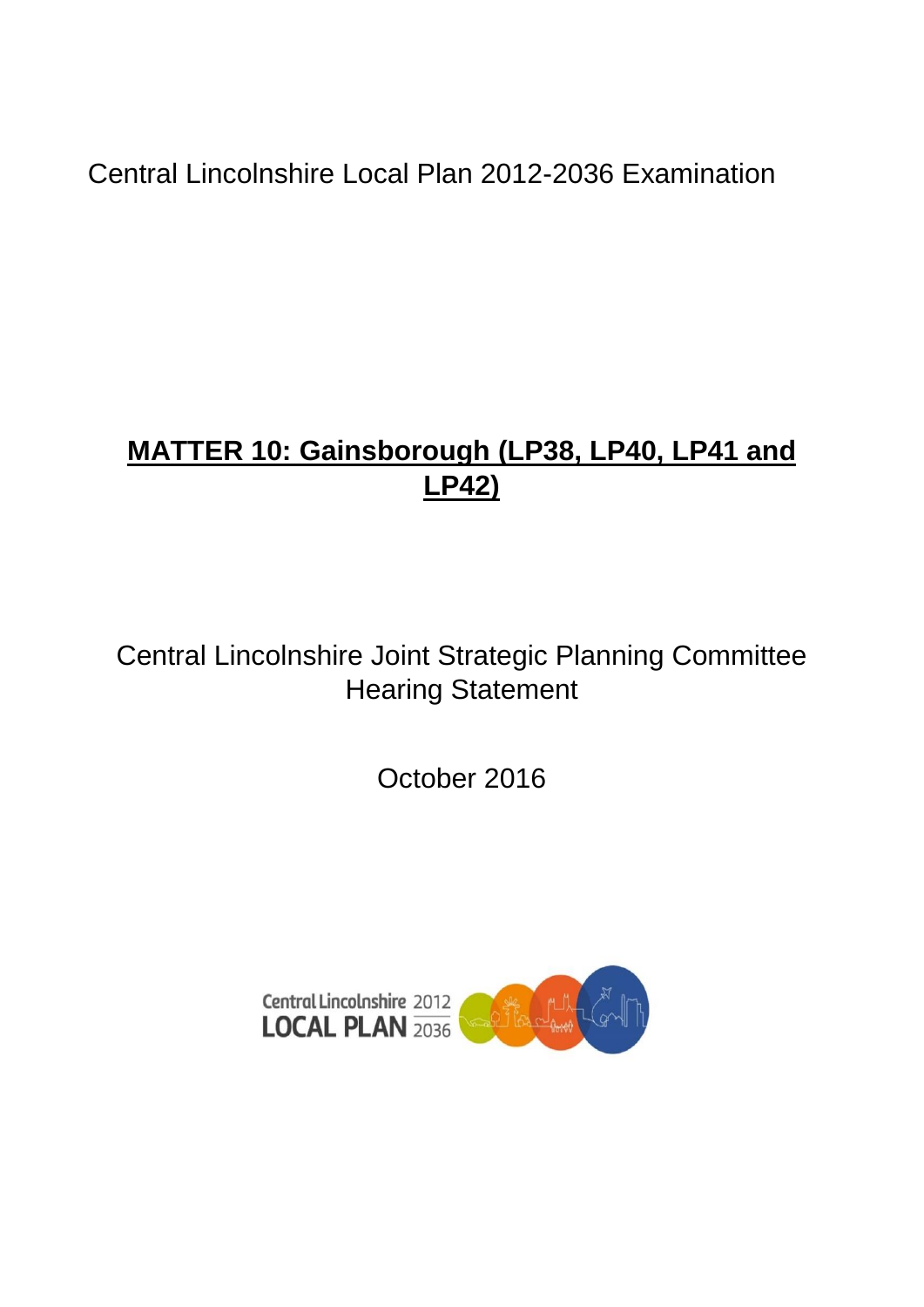# **MATTER 10: Gainsborough**

### *Issue* **10a Gainsborough**

# *Q 1. What is the justification for Policy LP38 criterion a. which seeks to preserve and enhance the special character setting and appearance of conservation areas?*

The wording of criterion a. was taken from section 71(1) of the Planning (Listed Buildings and Conservation Areas) Act 1990 which states "*It shall be the duty of a local planning authority from time to time to formulate and publish proposals for the preservation and enhancement of any parts of their area which are conservation areas*".

However, in the exercise of its planning functions section 72 (1) states "*special attention shall be paid to the desirability of preserving or enhancing the character or appearance of that area*".

In relation to Conservation Areas, Policy LP25 in the Plan states that: "*Development within, affecting the setting of, or affecting views into or out of, a Conservation Area should preserve, and wherever possible enhance, features that contribute positively to the area's character, appearance and setting*".

Gainsborough's conservation areas are on the Historic England "At Risk" register and require significant input in order to protect and enhance them in order to remove them from the "At Risk" register. Throughout the 20<sup>th</sup> century the town has lost much of the historic core of the town to the point where Historic England believe that there is just enough 'critical mass' to pursue a heritage led approach. West Lindsey Council has committed significant sums towards a heritage-led approach to regenerating the town centre so that it complements the existing heritage assets. To support the heritage-led approach the council has developed a heritage masterplan for the town centre, which maps the existing heritage assets and their current state of repair and what needs to be done to bring them back in to a worthwhile use. Furthermore, the council has submitted a Townscape Heritage Initiative (THI) bid to the Heritage Lottery Fund (HLF) in order to fund restoration efforts on Lord Street including renewing the public realm.

To ensure consistency with national policy, legislation and other policies in the Plan, the Committee proposes the following amendment (suggested modification Main/SC/17):

LP38, criterion a.:

"Preserve and**, where possible,** enhance the special character, setting and appearance of the Conservation Areas, respecting their special historic and architectural context…"

### *Q2. Are the 'important local views' in Policy LP38 set out anywhere? To be effective should they be set out in the Plan?*

No these are not currently set out anywhere. The Committee is of the view that it would not be appropriate to list all important local views in the Plan, as it is not possible to produce an exhaustive list of every view and the omission of a view may imply it is not important or significant. However, the Committee considers it would be beneficial to set out the important local views in a subsequent Supplementary Planning Document or updated Gainsborough Masterplan (as referred to Policy LP38, para 1) upon adoption of the Central Lincolnshire Local Plan. Wider evidence is also available (see Matter 13, Q9 response) to assist in determining what might, in any particular case, be an important local view.'.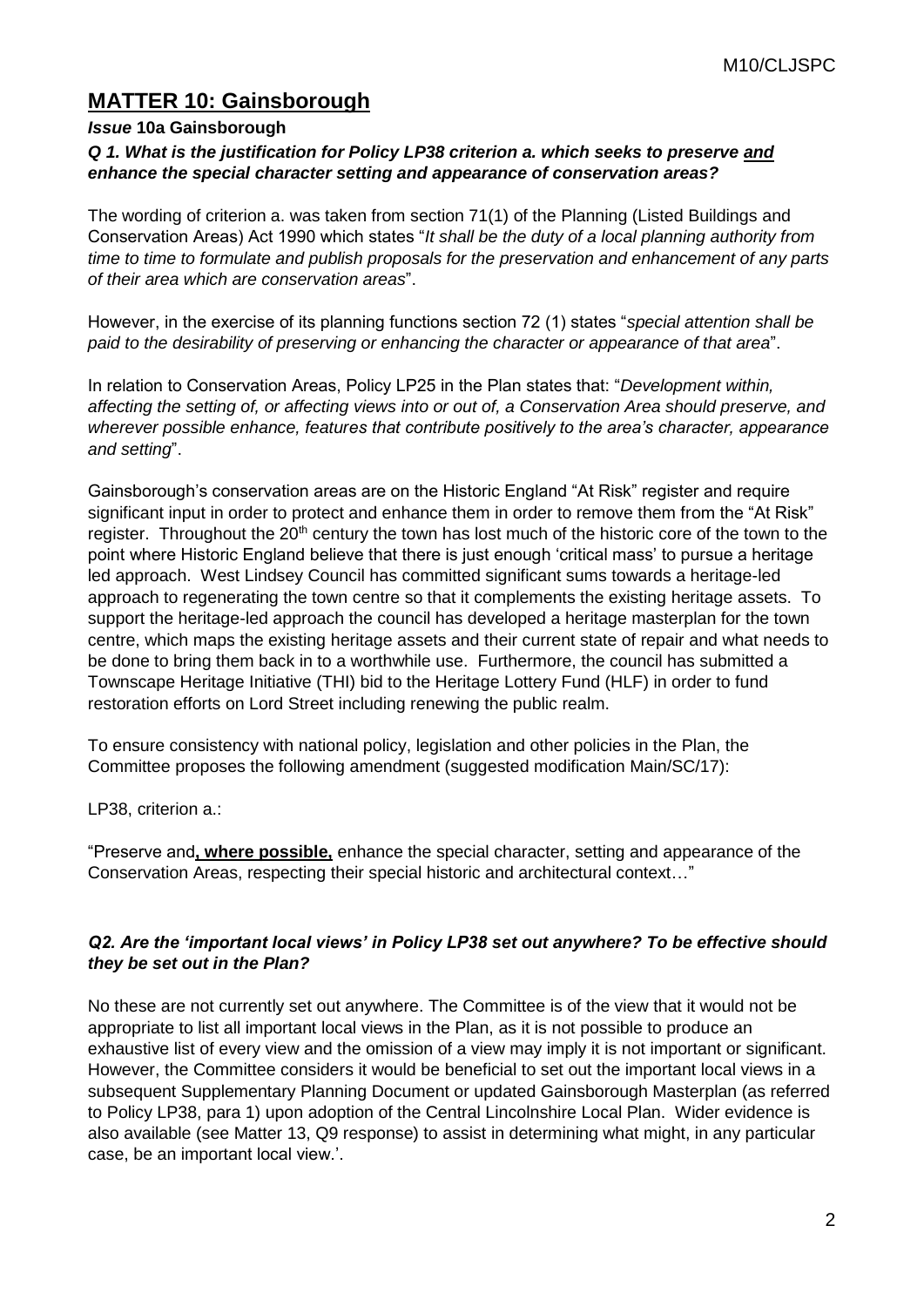*Q3. Is the requirement for proposals to 'protect and enhance' the landscape character and setting of Gainsborough and the surrounding villages justified? Is it consistent with paragraph 109 of the Framework which refers to protecting and enhancing valued landscapes? Does the Local Plan need to distinguish between any areas of valued landscape in and around Gainsborough and the surrounding villages?*

Valued landscapes in Central Lincolnshire are identified and protected through Policy LP17 Landscape, Townscape and Views. However, in addition to paragraph 109, one of the core principles of the NPPF is that planning should recognise the intrinsic character and beauty of the countryside (paragraph 17). The NPPG states that: "*Local plans should include strategic policies for the conservation and enhancement of the natural environment, including landscape. This includes designated landscapes but also the wider countryside*", (Reference ID: 8-001-20140306).

Therefore the Committee is of the view that it is appropriate and justified for policies in the Local Plan to seek to protect and enhance the landscape character and setting of Gainsborough and the surrounding villages outside of the designated valued landscapes identified under policy LP17. The West Lindsey Landscape Character Assessment (**E037**) provides evidence of the key features, elements and characteristics of the landscape around Gainsborough and the surrounding villages, sensitivity of the landscape to change, and opportunities for enhancement. It is not necessary to replicate this Assessment in the Local Plan itself.

*Q4. Policy LP40 refers to 'all relevant development proposals' and the requirement that they 'must' assist in the delivery of the long term aim of creating an uninterrupted and attractive pedestrian and cycle corridor connecting the riverside area with Lea and Morton. Is it justified to require that all development proposals must contribute to this corridor, even small scale development proposals? How will development proposals assist in its delivery? Is it clear to decision makers, developers and communities what is required of development along the Gainsborough Riverside under policy LP40?*

Yes, for all 'relevant' proposals, it is justified. The delivery of an uninterrupted pedestrian route along the River Trent, together with an improved public realm, enhanced walking and cycling network and improved connections between the riverside and other parts of the town, has been a long term objective of West Lindsey District Council since the 1990s and has received support through a range of community consultation events, most recently in Gainsborough Town Council's town planning exercise. The policy seeks to ensure that the siting of any development, regardless of scale, does not compromise the delivery of the route and that development contributes, where appropriate, to riverside enhancements and linkages.

As mentioned in response to Q2 above, it is the aim of West Lindsey District Council to produce a Supplementary Planning Document or updated masterplan to cover Gainsborough town centre and the riverside area. This will provide more detailed design and layout guidance for potential redevelopment sites and areas along the riverside.

### *Q5. What is a 'town centre use' for the purpose of Policy LP42? Does this need to be defined in the Local Plan? Similarly, what is a 'recognised town centre use' under criteria a.? Is a consistent approach required? Is the policy effective in this regard?*

Yes the Committee agrees that a consistent approach is required to defining town centre uses in the Local Plan. To ensure consistency with the wording used in the NPPF, and throughout the